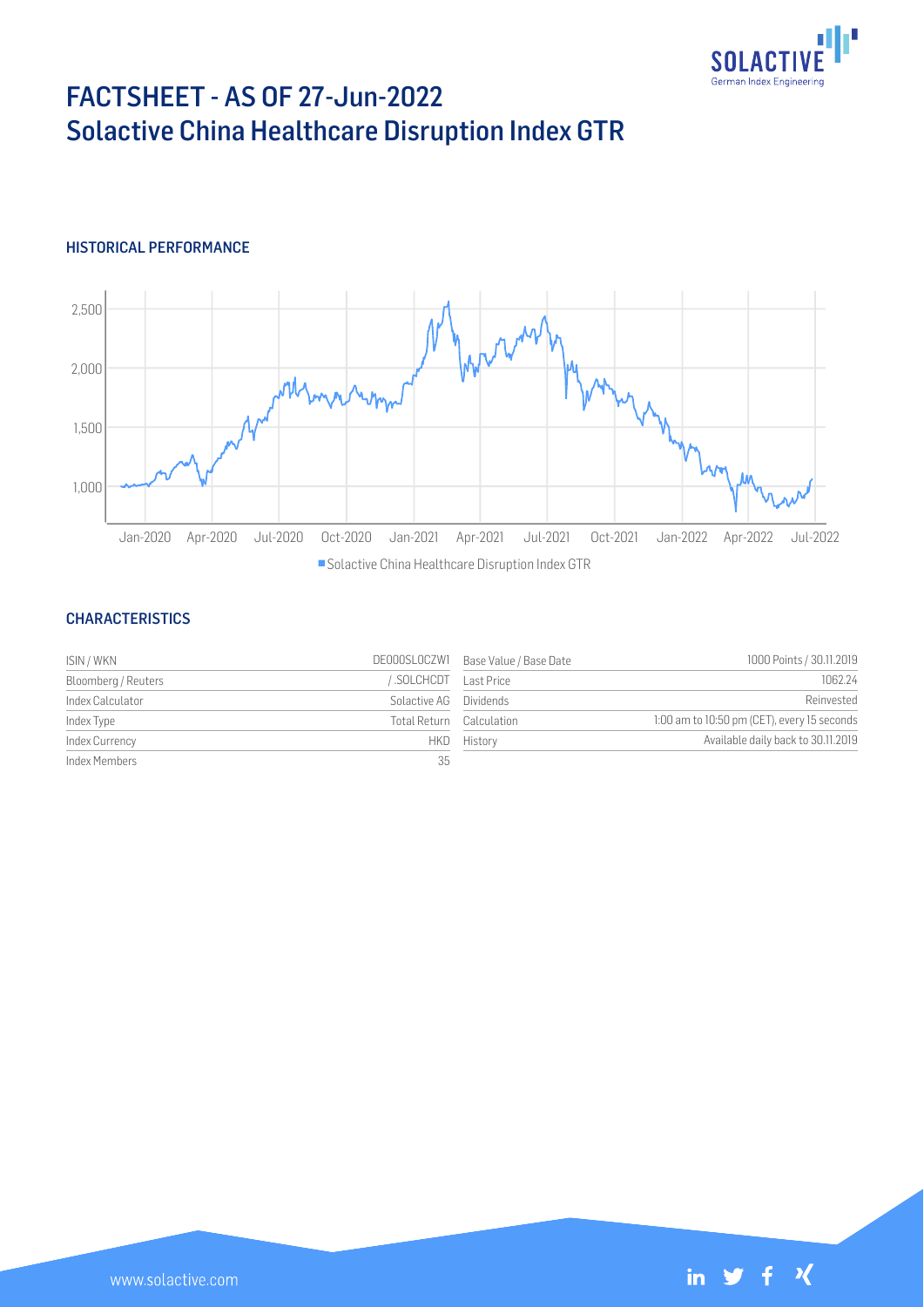

## **STATISTICS**

| <b>HKD</b>         | 30D      | 90D        | 180D      | 360D                    | <b>YTD</b> | Since Inception        |
|--------------------|----------|------------|-----------|-------------------------|------------|------------------------|
| Performance        | 25.26%   | 0.34%      | $-19.29%$ | $-53.99\%$              | $-22.75%$  | 6.22%                  |
| Performance (p.a.) |          |            |           |                         |            | 2.37%                  |
| Volatility (p.a.)  | 50.40%   | 48.82%     | 56.51%    | 50.82%                  | 56.88%     | 41.25%                 |
| High               | 1062.24  | 1091.95    | 1375.05   | 2308.63                 | 1375.05    | 2564.05                |
| Low                | 856.50   | 813.50     | 786.33    | 786.33                  | 786.33     | 786.33                 |
| Max. Drawdown      | $-5.85%$ | $-25.50\%$ | $-42.81%$ | $-65.94%$               | $-42.81%$  | $-69.33%$              |
| VaR 95 \ 99        |          |            |           | $-76.4\%$ \ $-141.0\%$  |            | $-66.3\%$ \ $-126.3\%$ |
| CVaR 95 \ 99       |          |            |           | $-120.6\%$ \ $-184.1\%$ |            | $-98.4\%$ \ $-148.5\%$ |

# COMPOSITION BY CURRENCIES



# COMPOSITION BY COUNTRIES



#### TOP COMPONENTS AS OF 27-Jun-2022

| Company                                   | Ticker         | Country   | Currency   | Index Weight (%) |
|-------------------------------------------|----------------|-----------|------------|------------------|
| JD HEALTH INTERNATIONAL INC               | 6618 HK Equity | KY        | <b>HKD</b> | 9.25%            |
| WUXI BIOLOGICS CAYMAN INC                 | 2269 HK Equity | KY        | <b>HKD</b> | 9.23%            |
| WUXLAPPTEC COLTD                          | 2359 HK Equity | CN        | <b>HKD</b> | 7.32%            |
| HANSOH PHARMACEUTICAL GROUP CO            | 3692 HK Equity | KY        | <b>HKD</b> | 6.43%            |
| CSPC PHARMACEUTICAL GROUP LTD             | 1093 HK Equity | НK        | <b>HKD</b> | 6.36%            |
| SINO BIOPHARMACEUTICAL LTD ORD            | 1177 HK Equity | KY        | <b>HKD</b> | 6.17%            |
| SHANGHALJUNSHI BIOSCIENCES COLTD          | 1877 HK Equity | CN        | <b>HKD</b> | 5.45%            |
| ALIBABA HEALTH INFORMATION TECHNOLOGY LTD | 241 HK Equity  | <b>BM</b> | <b>HKD</b> | 5.33%            |
| GENSCRIPT BIOTECH CORP                    | 1548 HK Equity | KY        | <b>HKD</b> | 4.11%            |
| INNOVENT BIOLOGICS INC                    | 1801 HK Equity | KY        | <b>HKD</b> | 3.56%            |